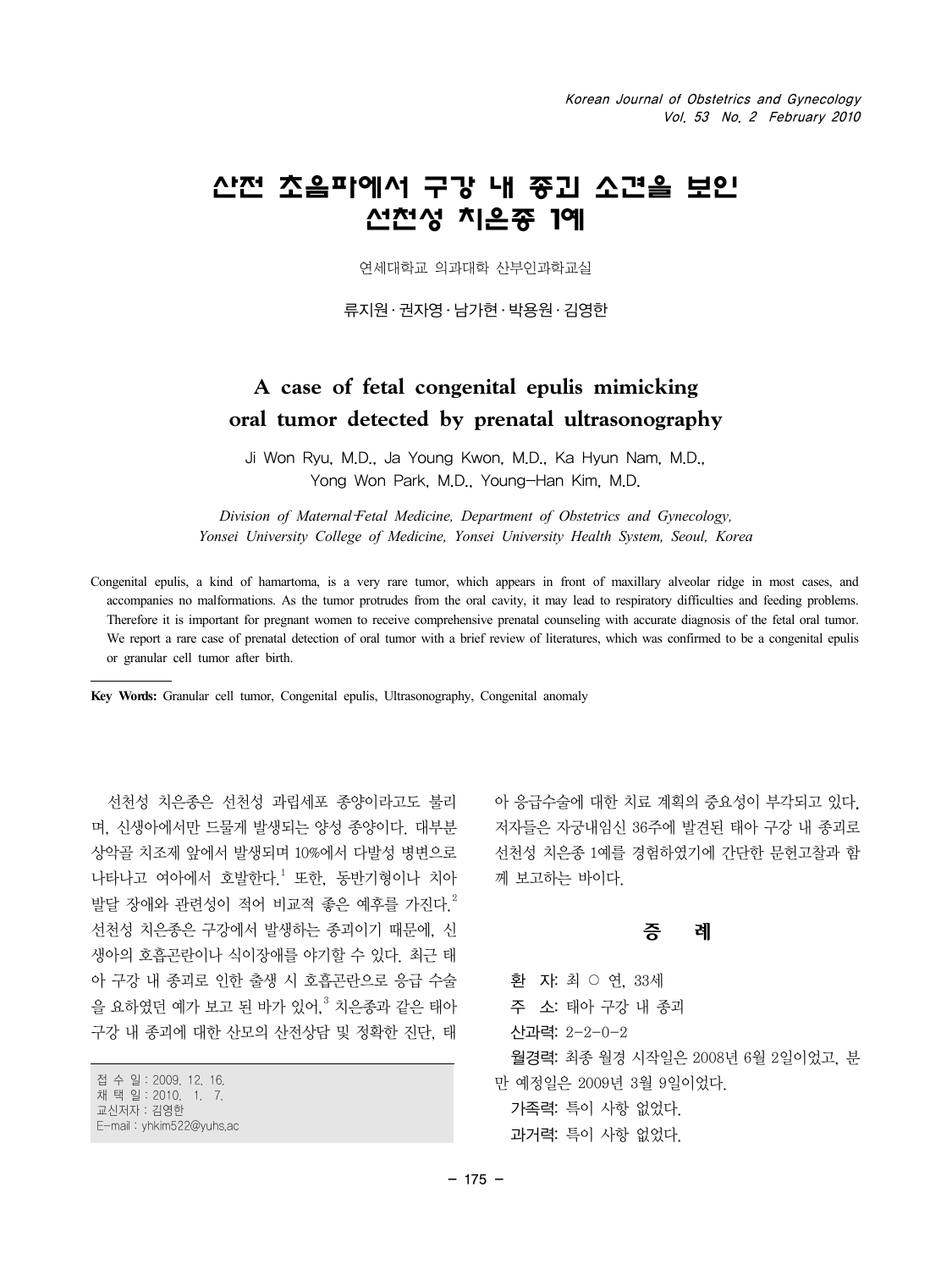현병력: 상기 환자는 개인병원에서 산전 진찰 받아오다 초음파상 태아 구강 내 종괴가 확인되어, 2009년 2월 11일 임신 36주에 본원으로 전원되었다.

산전 초음파 소견: 임신 36주에 본원에서 시행한 초음 파에서 2.2×2.0 cm 크기의 종괴가 태아 윗입술 앞에서 확인 되었다 (Fig. 1). 종괴는 경계가 명확했고 혀와 윗입 술이 뚜렷이 구분되었다. 태아는 임신 36주에 합당한 소견 으로 종괴 이외에 특이 소견은 관찰되지 않았다. 1주 뒤 시 행한 초음파에서도 종괴의 크기 증가나 감소 등의 변화 소 견 보이지 않았고 종괴 외 다른 특이 소견은 관찰되지 않 았다.

분만과 신생아 소견: 2009년 3월 1일 임신 38주 6일에 자연 진통이 발생되어 질식분만으로 3,250 g의 여아를 분 만하였고, 출생 후 Apgar점수는 1분 9점, 5분 9점이었다. 총 분만 시간은 12시간 5분이었으며 분만 중 태아 임박 가 사 소견은 관찰되지 않았다. 출생 후 환아의 구강 내에서 3×2 cm 크기의 선홍색 종괴가 발견되었으나 호흡곤란의 소견은 보이지 않았고 전반적인 건강 상태는 양호하였다 (Fig. 2A).

출생 후 검사 및 치료: 출생 당일 이학적 검사 시행 후 종괴 목 결찰술을 시행하였다. 7일 후 출혈 없이 종괴가 제 거되었다 (Fig. 2B). 종괴는 선홍색의 매끈하고 단단한 표 면을 가지고 있었다. 현미경학적 검사상 풍부한 과립성의 호산구성 세포질과 작은 핵을 포함하고 있는 세포가 확인 되었고 그 병리학적 진단은 선천성 과립 세포 종양이었다 (Fig. 3). 환아의 유전자 검사 결과는 46,XX로 정상이었 다. 환아는 종괴 제거 후 다음날부터 구강식이를 시작하였 고 소아치과와 소아과 외래 추적 관찰 중이나 9개월이 지 난 현재까지 특이 소견 보이지 않고 있다.

#### 고 찰

신생아에서 발생하는 선천성 치은종은 매우 드문 종양 으로 1871년 Neumann에 의해 처음 기술되었고 이후 Neumann's tumor라고 불려지고 있다.<sup>4</sup> 선천성 치<del>은종</del>의 조직형성 기원세포로 치원성 상피세포 (odontogenic epithelium), 미분화된 간엽세포 (undifferentiated mesenchymal cell), 주변세포 (pericytes), 섬유아세포, 평활근



**Fig. 1.** (A, B) Fetal oral mass detected prenatally at 36 weeks of gestation, measuring 2.2×2.0 cm by ultrasound, anterior aspect, (C) Lateral aspect, (D) 3-Dimensional view.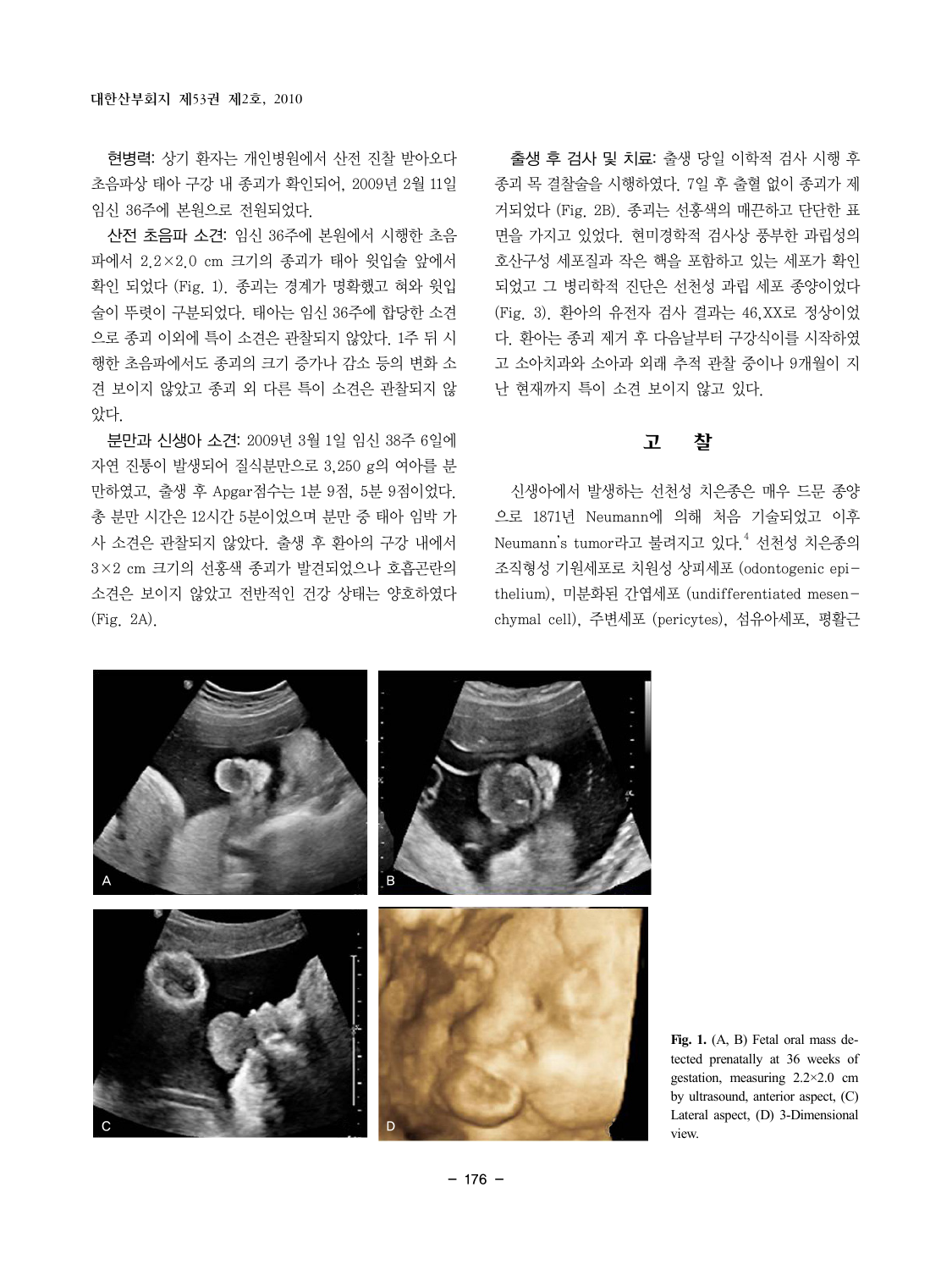

**Fig. 2.** (A) Gross examination of congenital epulis after birth. About 3×2 cm sized pinkish solid mass with a stalk covered by mucosa was noted. (B) Gross appearance after stalk ligation of congenital epulis.

**Fig. 3.** (A) Postoperative pathological microscopic examination of neonatal congenital epulis or granular cell tumor. Predominantly granular eosinophilic cytoplasm was noted (PAS stain, ×200). (B) The finding was negative in S-100 stain  $(\times 200)$ .

세포, 신경 관련세포 (nerve related cells), 조직구 등이 밝혀진 바 있으나 아직 정확한 발생학적 원인은 규명되지 않았고 여아에서 호발 하고 출생 후에는 퇴화되는 양상을 보여 그 발생학적 원인으로 모성 호르몬과의 연관성이 추 측되나 종괴 내 에스트로겐과 프로게스테론 수용체가 확인 되지 않아 이를 입증하지는 못하고 있다.  $6,7$  현미경학적으 로 호산성의 과립형 세포질을 가진 원형 세포로 구성되어 있고 세포질 내에 다수의 과립 외 소기관 (organelles)이 존재하지 않아 신생물이라기 보다는 단순한 세포 변성을 통해 기인된 것으로 알려져 있다.<sup>4</sup> 또한 S-100 단백질, 에 스트로겐 및 프로게스테론 수용체 염색에 음성 반응을 나 타내며 NSE, Vimentin 염색에는 양성 반응을 나타낸다.<sup>5</sup> 본 증례의 경우에서도 과립형 세포질을 가진 호산성 세포 가 확인되었고 S-100 단백질 염색에는 음성반응을 나타내

었다 (Fig. 3).

선천성 치은종은 초음파상 대부분 경계가 명확하고 균 질한 밀도를 가진 종괴의 형태로 나타나며 주로 임신 제 3 분기이상의 산전 초음파에서 발견된다. <sup>9</sup> 크기는 매우 다양 하여 작게는 수 mm에서 최대 9 cm까지 그 예가 보고된 바 있다.10 대개 점막에서 발생되며 종괴 목을 가지고 있어 치 명적인 호흡곤란이나 연하 장애를 일으키지 않는다. 태아 구강 폐쇄나 양수 섭식 장애로 양수과다증이 동반될 수 있 지만 주로 임신 제3분기에 발생되며 대개 그 크기가 크지 않아 양수 과다로 인한 조산의 보고는 없으며 호홉곤란을 야기하여 태아 사망에 이르게 한 보고 또한 없다.  $9$ 

치은종의 치료법은 광범위 절제술이 아닌 단순 종괴 제 거술 및 종괴 목 결찰술이며 수술 시기는 종괴 크기와 위 치에 따라 조절 할 수 있다. 수술 후 재발이나 악성 변성의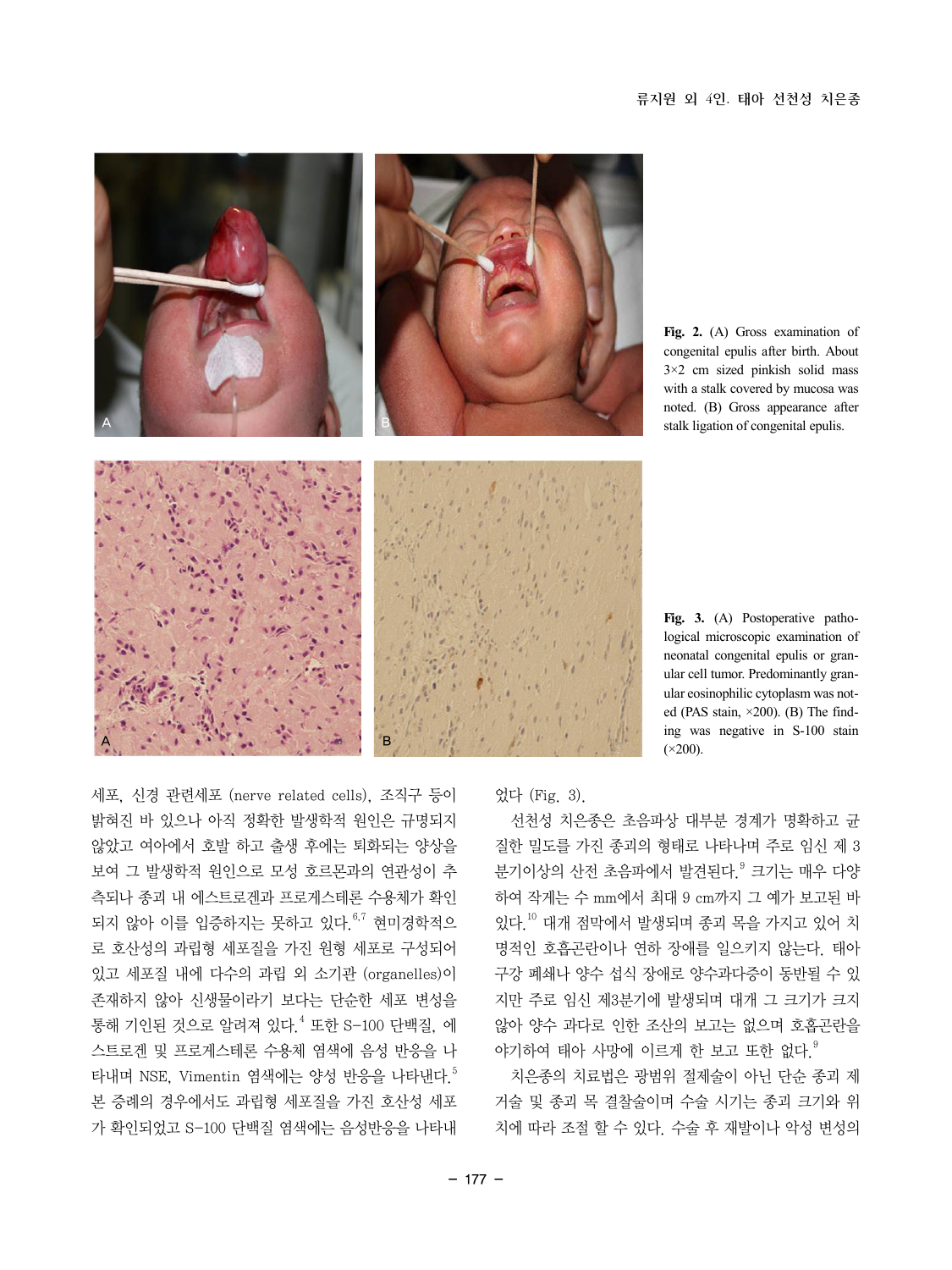보고가 없고 드물게는 치은종이 자연 퇴화된 예가 보고된 바 있다  $11$ 

이와 감별을 요하는 태아 구강 내 종괴로는 혈관종, 림 프종, 섬유종, 근육종, 이소성 위장관 낭, 비인강 기형종 등이 있다.12 이 중 비인강 기형종은 선천성 치은종과 함께 신생아에서 나타나는 드문 양성종양이나 예후가 매우 나쁘 고 치료 경과 또한 매우 달라서 특히 주의를 요하는 질환 중 하나이다. 기형종의 하나인 비인강 기형종은 구개열 등 의 동반기형이 많으며,12 종괴로 인한 양수 과다 동반이 흔 하고 또한 이로 인한 조산의 동반이 많다.  $^{13,14}$  아울러 호흡 곤란을 야기하여 분만 후 신생아 사망률이 높은 질환으로 철저한 치료 계획에 따른 분만과 EXIT (Ex Utero Intrapartum treatment) 등의 즉각적인 치료 주비를 요하다 13 이를 위해 산전 초음파상 보이는 태아 구강 내 종괴의 정 확한 감별이 중요하다고 할 수 있다. 비인강 기형종은 주 로 설상골이나 사골 등의 두개골 저에서 기원하여 구강 내 로 돌출하며 임신 2분기에 초음파상 확인이 된다. 초음파 상 고형부분과 낭종성 부분이 섞여 있는 복합적인 종괴의 형태를 띠며 종괴 자체의 고형부분은 비균질적인 밀도를 가지고 석회화된 부분을 포함하는 특징을 나타낸다. 또한 대부분 태아 연하 장애를 일으켜 양수과다증을 동반하고, 초음파상 태아 위가 보이지 않는 경우도 있다.15 본 증례에 서는 초음파상 2.2×2 cm의 경계가 명확한 종괴가 윗입술 앞에서 확인되었고 혀와 윗입술을 확인할 수 있었다. 양수 과다증의 소견이나 동반된 다른 기형은 없었다. 자연분만 을 시도하였고 출생 후 식이장애 외 호흡곤란이나 다른 문 제는 보이지 않았다.

태아 구강 내 종괴는 매우 드문 질환이지만 종괴로 인한 호흡곤란, 연하곤란, 구강 영양 장애를 일으킬 가능성을 가진 질환이므로 정확한 산전 진단과 치료에 대한 철저한 준비가 필요하다. 저자들은 자궁내임신 36주에 발견된 태 아 구강 내 종괴로 선천성 치은종 1 예를 경험하였기에 간 단한 문헌고찰과 함께 보고하는 바이다.

- 1. Vered M, Dobriyan A, Buchner A. Congenital granular cell epulis presents an immunohistochemical profile that distinguishes it from the granular cell tumor of the adult. Virchows Arch 2009; 454: 303-10.
- 2. Lapid O, Shaco-Levy R, Krieger Y, Kachko L, Sagi A. Congenital epulis. Pediatrics 2001; 107: E22.
- 3. McMahon MG, Mintz S. In utero diagnosis of a congenital gingival granular cell tumor and immediate postnatal surgical management. J Oral Maxillofac Surg 1994; 52: 496-8.
- 4. Leocata P, Bifaretti G, Saltarelli S, Corbacelli A, Ventura L. Congenital (granular cell) epulis of the newborn: a case report with immunohistochemical study on the histogenesis. Ann Saudi Med 1999; 19: 527-9.
- 5. Lack EE, Perez-Atayde AR, McGill TJ, Vawter GF. Gingival granular cell tumor of the newborn (congenital "epulis"): ultrastructural observations relating to histogenesis. Hum Pathol 1982; 13: 686-9.

참고문헌

- 6. Tucker MC, Rusnock EJ, Azumi N, Hoy GR, Lack EE. Gingival granular cell tumors of the newborn. An ultrastructural and immunohistochemical study. Arch Pathol Lab Med 1990; 114: 895-8.
- 7. Gokhale UA, Malhotra CJ. Congenital epulis of the newborn. Indian J Pathol Microbiol 2009; 52: 436-7.
- 8. Eghbalian F, Monsef A. Congenital Epulis in the Newborn, Review of the Literature and a Case Report. J Pediatr Hematol Oncol 2009; 31: 198-9.
- 9. Bornstein E, Boozarjomehri F, Monteagudo A, Santos R, Milla SS, Timor-Tritsch IE. Diagnostic and Prognostic Aspects in the Sonographic Evaluation of a Fetus With an Oral Mass. J Ultrasound Med 2009; 28: 689-93.
- 10. Chami RG, Wang HS. Large congenital epulis of newborn. J Pediatr Surg 1986; 21: 929-30.
- 11. Messina M, Severi FM, Buonocore G, Molinaro F, Amato G, Petraglia F. Prenatal diagnosis and multidisciplinary approach to the congenital gingival granular cell tumor. J Pediatr Surg 2006; 41: E35-8.
- 12. Valente A, Grant C, Orr JD, Brereton RJ. Neonatal tonsillar teratoma. J Pediatr Surg 1988; 23: 364-6.
- 13. Todd DW, Votava HJ, Telander RL, Shoemaker CT. Giant epignathus. A case report. Minn Med 1991; 74: 27-8.
- 14. Ekici E, Soysal M, Kara S, Dogan M, Gokmen O. Prenatal diagnosis of epignathus causing acute polyhydramnios. Acta Obstet Gynecol Scand 1996; 75: 498-501.
- 15. Fotopoulou C, Toennies H, Guschmann M, Henrich W. Prenatal sonographic diagnosis of an oropharyngeal teratoma (epignathus) on a stillborn infant: a case report. Z Geburtshilfe Neonatol 2007; 211: 165-8.